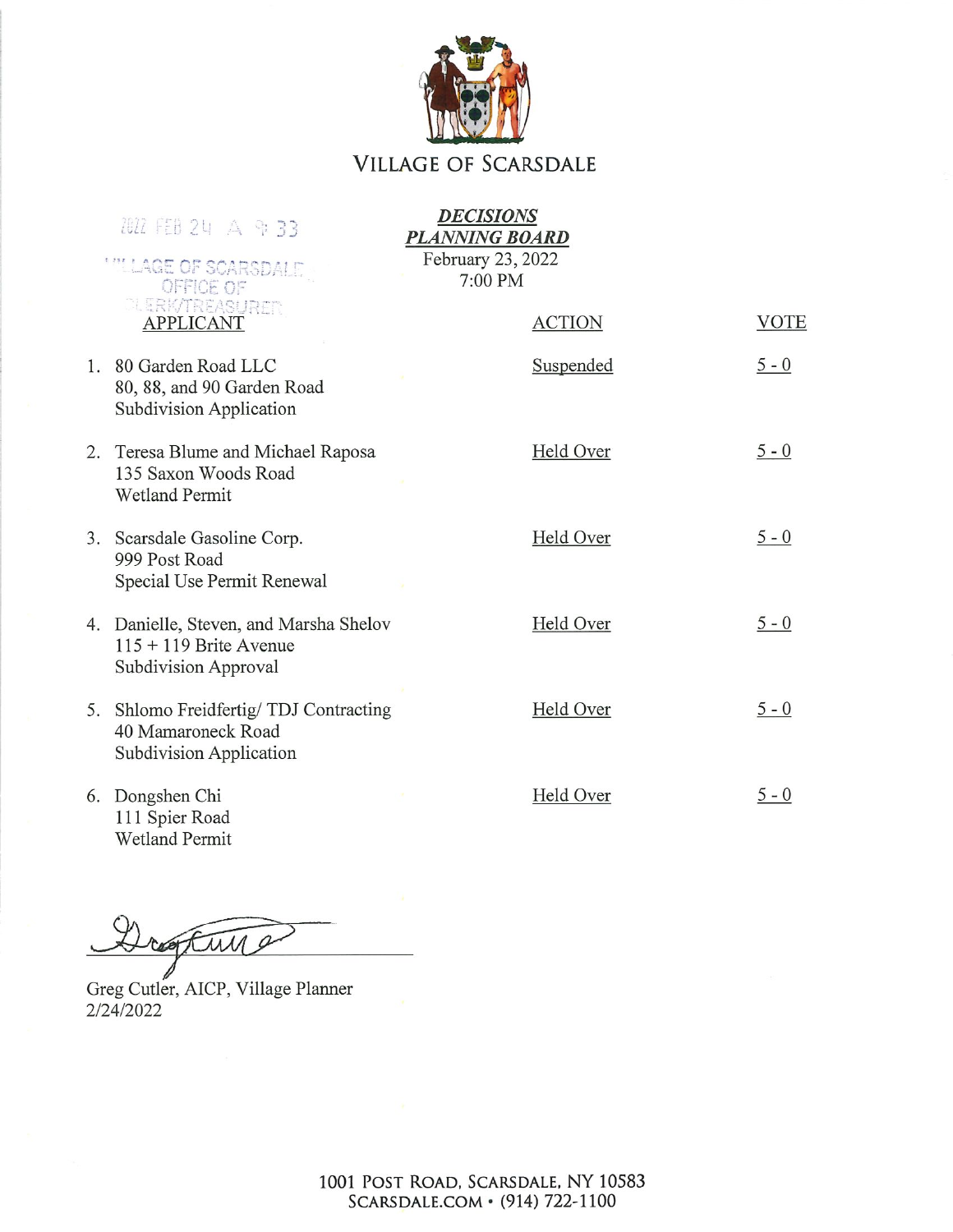

## **LEGAL NOTICE PUBLIC HEARING PLANNING BOARD VILLAGE OF SCARSDALE**

**NOTICE IS HEREBY GIVEN** that a Public Hearing will be held by the Planning Board of the Village of Scarsdale via **Zoom Video Conference** on **Wednesday, February 23, 2022** at **7:00** p.m. at which time and place the Planning Board will consider the following:

- 1. The application of 80 Garden Road LLC, Woodland Road LLC and 2156 2nd Avenue LLC for a nine-lot subdivision with eight new houses, pursuant to Chapter 77 of the Village Code, at 80, 88 and 90 Garden Road, identified on the Village tax map as Sec. 16, Blk. 1, Lot 8A, Sec. 16, Blk. 4, Lots 3A and 1.- **Adjourned to the March 23, 2022 meeting in accordance with the requirement that a complete response to outstanding items be submitted by the meeting deadline, as established in the Planning Board resolution from September 22, 2021**
- 2. The application of Teresa Blume and Michael Raposa for Wetland Permit approval for regulated activities within the wetlands buffer and controlled area at 135 Saxon Woods Road, identified on the Village tax map as Sec. 20, Blk. 1, Lot 7A. **This item has adjourned to the March 23, 2022 meeting at the request of the applicant.**
- 3. The application of Scarsdale Gasoline Corp. for a renewal of the Special Use Permit, pursuant to Chapter 310-89 of the Village Code, to continue the operation of a gasoline station at 999 Post Road, identified on the Village tax map as Sec. 7, Blk. 1, Lot 110. **This item has adjourned to the March 23, 2022 meeting at the request of the applicant.**
- 4. The application of Danielle Shelov, and Steven and Marsha Shelov for Subdivision approval to change the location of the lot line between 115 Brite Avenue and 119 Brite Avenue, identified on the Village tax map as Sec. 5, Blk. 4, Lots 9A and 11. **This item has adjourned to the March 23, 2022 meeting at the request of the applicant.**
- 5. The application of Shlomo Freidfertig for a two-lot subdivision with no new houses, pursuant to Chapter 77 of the Village Code, at 40 Mamaroneck Road, identified on the Village tax map as Sec. 14, Blk. 4, Lot 25. **This item has adjourned to the March 23, 2022 meeting at the request of the applicant.**
- 6. The application of Dongshen Chi for Wetland Permit approval for regulated activities within the wetlands buffer and controlled area at 111 Spier Road, identified on the Village tax map as Sec. 19, Blk. 1, Lot 374A.

Members of the public wishing to present comments may do so online by accessing the meeting

1001 POST ROAD, SCARSDALE, NY 10583 SCARSDALE.COM • (914) 722-1100